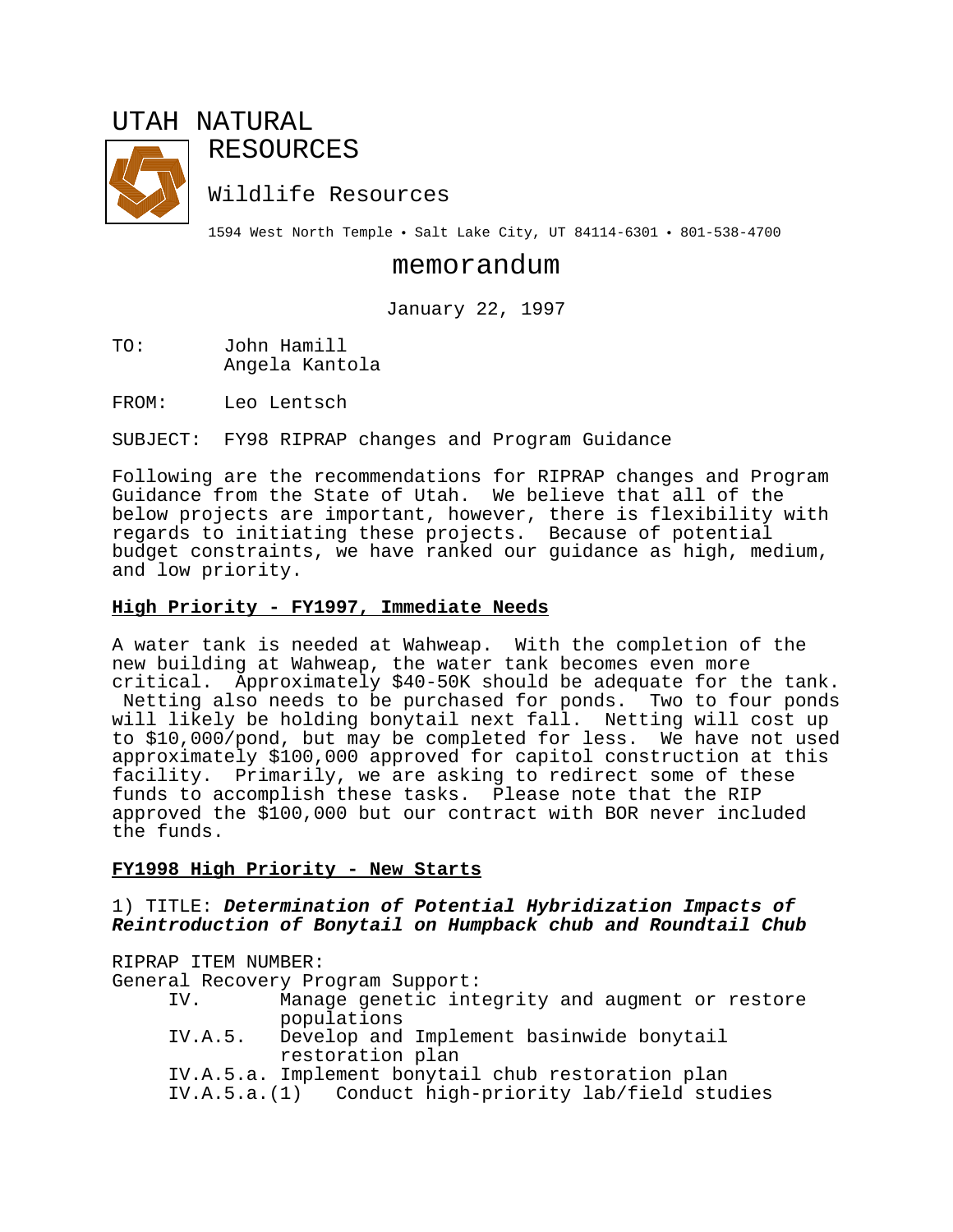#### identified in bonytail reintroduction plan

RATIONALE/PROBLEM STATEMENT: The reintroduction plan for bonytail in the Upper Colorado River identified hybridization impacts as a primary concern (Lentsch et al. 1996). The impact of hybridization from reintroduced bonytail with humpback chub and roundtail chub, however, remains unresolved. The reintroduction plan called for evaluating the potential hybridization impacts by 1) genetic monitoring of existing populations of *Gila* in the basin to determine if hybridization was occurring, and 2) quantification of the viability of laboratory-produced hybrid crosses relative to laboratory-produced pure crosses. We propose that the UBRIP initiate this study to investigate the viability of hybrid crosses as a measure of the potential impacts of reintroduced bonytail on humpback chub and roundtail chub.

Samples of *Gila* from natural populations generally contain various forms of hybrids (i.e., *G. elegans* x *G. robusta*, *G. elegans* x *G. cypha*). The appearance of hybrids, however, does not necessarily reflect the amount of spawning that occurs between species in the field. For example, the number of hybrids that reach sexual maturity may be only a small fraction relative to offspring of pure crosses. To determine the relative fitness of hybrids, therefore, crosses will be produced in the laboratory that will allow a direct comparison of survivorship and performance between pure species and each possible cross.

The occurrence of interspecific hybridization within the genus *Gila* has been well documented (DeMarais et al. 1992). However, the fitness of hybrids relative to the pure species has not been ascertained. The risk of long-term effects of hybridization to pure species of *Gila* following reintroduction of bonytail (*Gila elegans*) into the Upper Basin is directly related to the fitness of the various *Gila* hybrids. Naturally reproducing populations of pure roundtail chub (*G. robusta*) and humpback chub (*G. cypha*) occur in the Upper Basin. The purpose of this study is to determine the potential risk of reintroduction of bonytail into the Upper Basin on roundtail chub and humpback chub due to increased opportunity for hybridization.

PROJECT GOALS AND OBJECTIVES: Quantification of the viability of laboratory-produced hybrid *Gila* crosses relative to laboratory-produced pure *Gila* crosses.

Goal: To determine the relative fitness of all possible hybrid crosses and thus the potential risk of hybridization among pure species following reintroduction of bonytail.

Objectives:

A. Perform all possible crosses in the laboratory (Table 1) and monitor relative viability of offspring (to pure parentals) (e.g.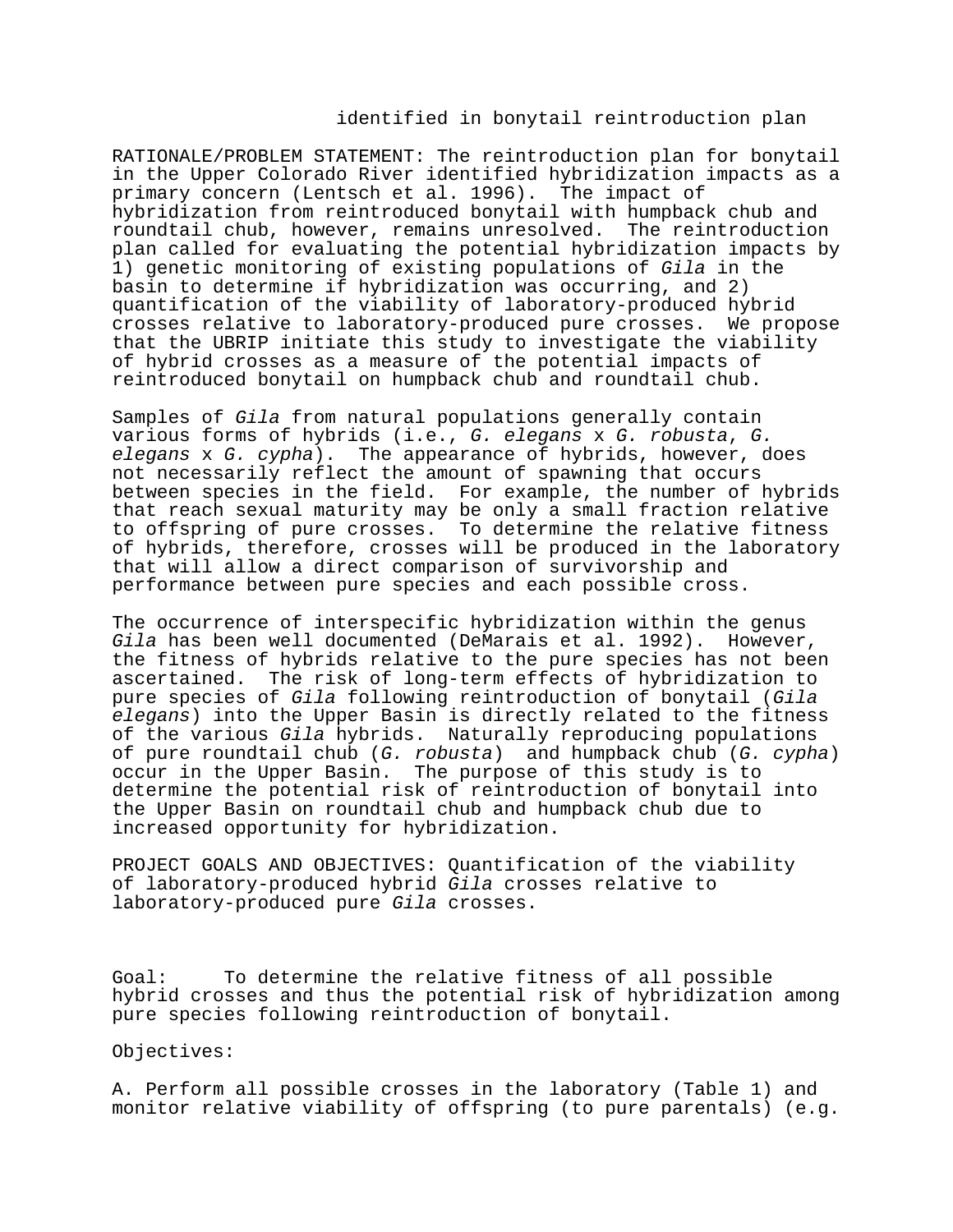hatching rate, survivorship, growth, abnormalities etc.).

B. Following sexual maturity of  $F_1$  individuals produced by the above crosses, they will be used to 1) backcross with pure parentals  $(F_1 \times Gila$  spp. and 2) cross with each other  $(F_1 \times F_1)$ .

EXPECTED PRODUCT: Report documenting the viability of laboratory-produced *Gila* hybrid crosses relative to laboratory-produced *pure Gila* crosses. The report will have recommendations for future bonytail reintroduction efforts relative to *Gila* hybridization.

RECOMMENDED APPROACH/METHODS: All possible crosses between *Gila* will be performed in the laboratory. Crosses within pure species will serve as controls (Tables 1 and 2). Relative viability of offspring to pure parentals (e.g., hatching rate, survivorship, growth, abnormalities etc.) will be monitored. Following sexual maturity of  $F_1$  individuals produced by the above crosses, they will be used to A) backcross with pure parentals (F1 x *Gila* spp. and B) cross with each other  $(F_1 \times F_1)$ .

## **Viability of F<sub>1</sub> Progeny**

Possible crosses between species of *Gila*:

B = Bonytail  $H = Humpback$ 

R = Roundtail

| Female x Male | Male x Female |
|---------------|---------------|
| B X B         | B X B         |
| H X H         | H X H         |
| R X R         | R X R         |
| B X H         | B X H         |
| B X R         | B X R         |
| H X R         | H X R         |
| H X B         | H X B         |
| R X B         | R X B         |

Table 1. All possible crosses (N=81) using 3 replicates to estimate among-male and among-female variance.

|   | B1                                                                          | <b>B3</b><br>B2<br>H1 |  | H <sub>2</sub> | H3 | R1 | R2 | R3 |  |
|---|-----------------------------------------------------------------------------|-----------------------|--|----------------|----|----|----|----|--|
|   | B1    B1xB1   B2xB1   B3xB1   H1xB1   H2xB1   H3xB1   R1xB1   R2xB1   R3xB1 |                       |  |                |    |    |    |    |  |
| F | B2    B1xB2   B2xB2   B3xB2   H1xB2   H2xB2   H3xB2   R2xB2   R3xB2   R3xB2 |                       |  |                |    |    |    |    |  |

#### **Males**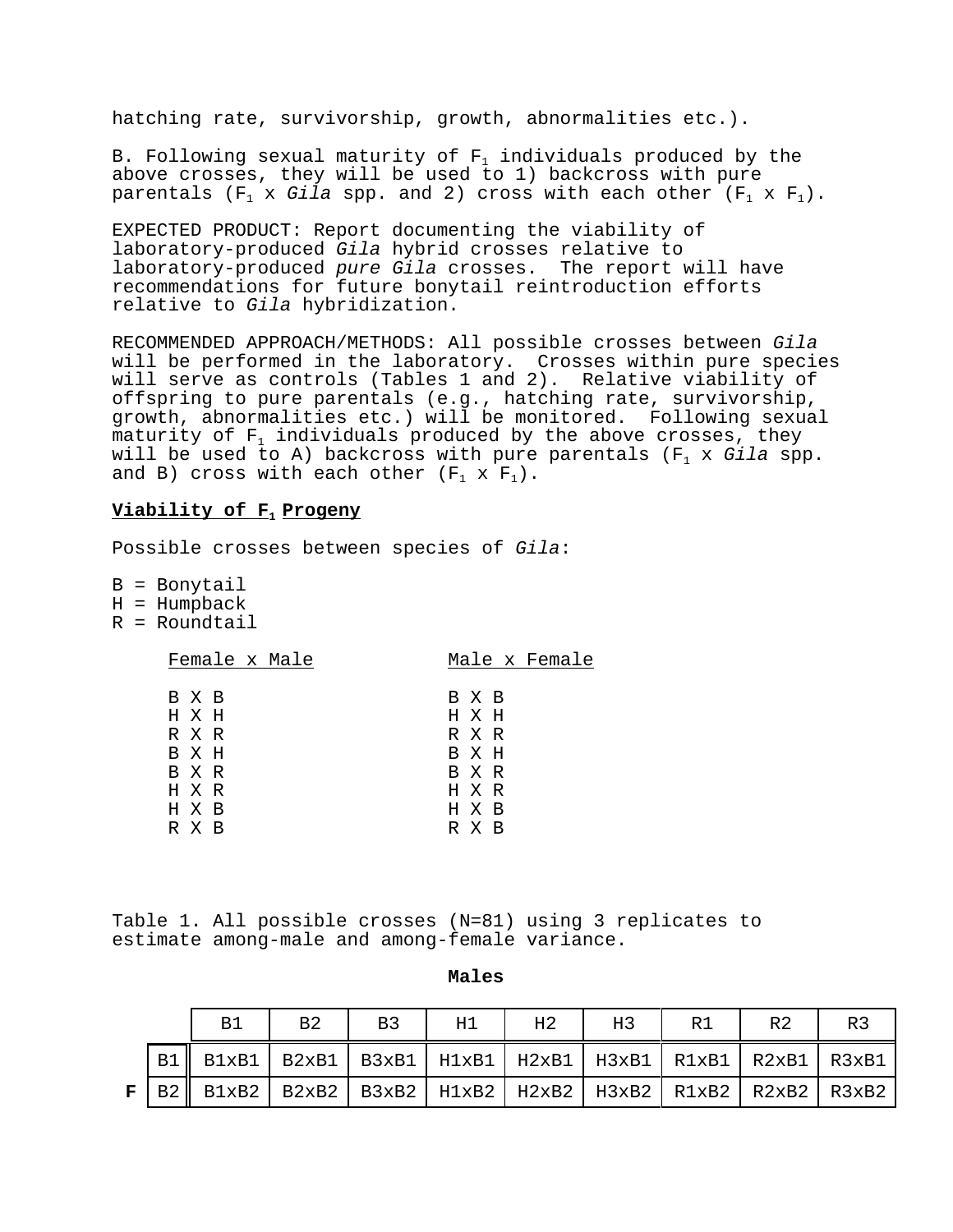| $\mathbf{e}$ | B <sub>3</sub> | B1xB3 | B <sub>2</sub> x <sub>B</sub> 3 | B3xB3 | H1xB3 | H2xB3 | H3xB3 | R1xB3 | R2xB3 | R3xB3 |
|--------------|----------------|-------|---------------------------------|-------|-------|-------|-------|-------|-------|-------|
| m            | H1             | B1xH1 | B2xH1                           | B3xH1 | H1xH1 | H2xH1 | H3xH1 | R1xH1 | R2xH1 | R3xH1 |
| a            | H <sub>2</sub> | B1xH2 | B2xH2                           | B3xH2 | H1xH2 | H2xH2 | H3xH2 | R1xH2 | R2xH2 | R3xH2 |
| $\mathbf{1}$ | H <sub>3</sub> | B1xH3 | B <sub>2</sub> xH <sub>3</sub>  | B3xH3 | H1xH3 | H2xH3 | H3xH3 | R1xH3 | R2xH3 | R3xH3 |
| $\mathbf{e}$ | R1             | B1xR1 | B2xR1                           | B3xR1 | H1xR1 | H2xR1 | H3xR1 | R1xR1 | R2xR1 | R3xR1 |
| S            | R <sub>2</sub> | B1xR2 | B <sub>2</sub> xR <sub>2</sub>  | B3xR2 | H1xR2 | H2xR2 | H3xR2 | R1xR2 | R2xR2 | R3xR2 |
|              | R <sub>3</sub> | B1xR3 | B <sub>2</sub> xR <sub>3</sub>  | B3xR3 | H1xR3 | H2xR3 | H3xR3 | R1xR3 | R2xR3 | R3xR3 |

#### **Assessment of relative viability of progeny of hybrid crosses**

Following crosses these variables will be measured:

Subsequent to free-swimming fry stage:

Hatching rate (i.e., time to first hatch, time to 50% hatch) Mortality rate Time to free-swimming stage Fry mortality

Post free-swimming fry stage:

Variables to be measured:

Growth rate Mortality rate Bilateral asymmetry (this will be measured once individual fry are > 70 mm in length)

Once fry are over (approximately) 60 mm in length they will be pooled and reared in a common environment. Subsamples will be measured once every 3 weeks for 4 months and once every 2 months subsequently to quantify growth rate (length and weight) and survivorship of crosses relative to parentals.

#### **Viability of F<sub>2</sub> Progeny**

Once  $F_1$  individuals have reached sexual maturity they will be used to perform  $F_1$  x pure *Gila* spp. backcrosses and  $F_1$  x  $F_1$ crosses.

B = Bonytail  $H = Humpback$  $R =$  Roundtail Possible  $F_1$  hybrids

BH = Bonytail (female)-Humpback (male) hybrid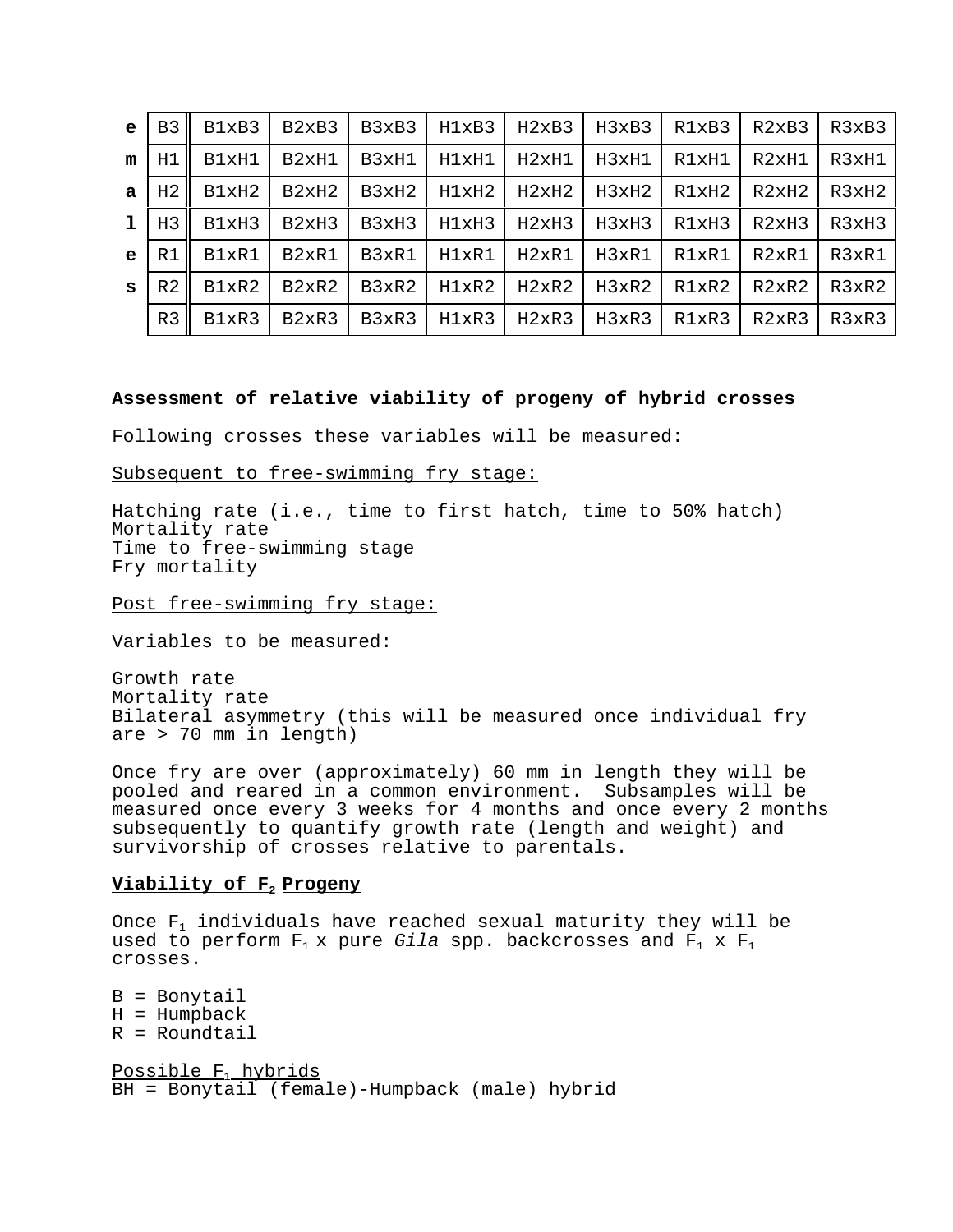BR = Bonytail (female) - Roundtail (male) hybrid HR = Humpback (female)-Roundtail (male) hybrid HB = Bonytail (male)-Humpback (female) hybrid RB = Bonytail (male) - Roundtail (female) hybrid RH = Humpback (male)-Roundtail (female) hybrid

18 Possible crosses:

Female x Male

|  | B X B BH X BH BH X BR BR X BH HB X HB HB X RB |  |  |  |  |  |  |  |  |
|--|-----------------------------------------------|--|--|--|--|--|--|--|--|
|  | H X H BR X BR BH X HR HR X BH RB X RB HB X RH |  |  |  |  |  |  |  |  |
|  | RXR HRXHR BRXHR HRXBR RHXRH RBXRH             |  |  |  |  |  |  |  |  |

Assessment of relative viability of backcrossed hybrids and hybrids to each other

Following crosses, these variables will be measured:

Hatching rate (i.e., time to first hatch, time to 50% hatch) Mortality rate Time to free-swimming stage Fry mortality

Subsequent to free-swimming fry stage:

Variables to be measured:

Growth rate Mortality rate Bilateral asymmetry (this will be measured once individual fry are > 70 mm in length)

SCHEDULE: FY1998-2002 (will depend on when *Gila* crosses become sexually mature)

COST RANGE: \$50-60,000/year

RECOMMENDED PRINCIPAL INVESTIGATORS: UDWR and USU

### 2) TITLE: **Monitoring Genetic effects of reintroduction of bonytail on roundtail chub and humpback chub**

Genetic markers (allozymes and mitochondrial DNA RFLPs) are available that can be used to distinguish among *Gila* species (DeMarais et. al 1992). Genetically "unique" differences among these species permits identification of hybrids. Prior to reintroduction, natural levels of *Gila* hybrids will be quantified in those sites likely to be affected by bonytail reintroduction. This will serve as a background level by which to monitor the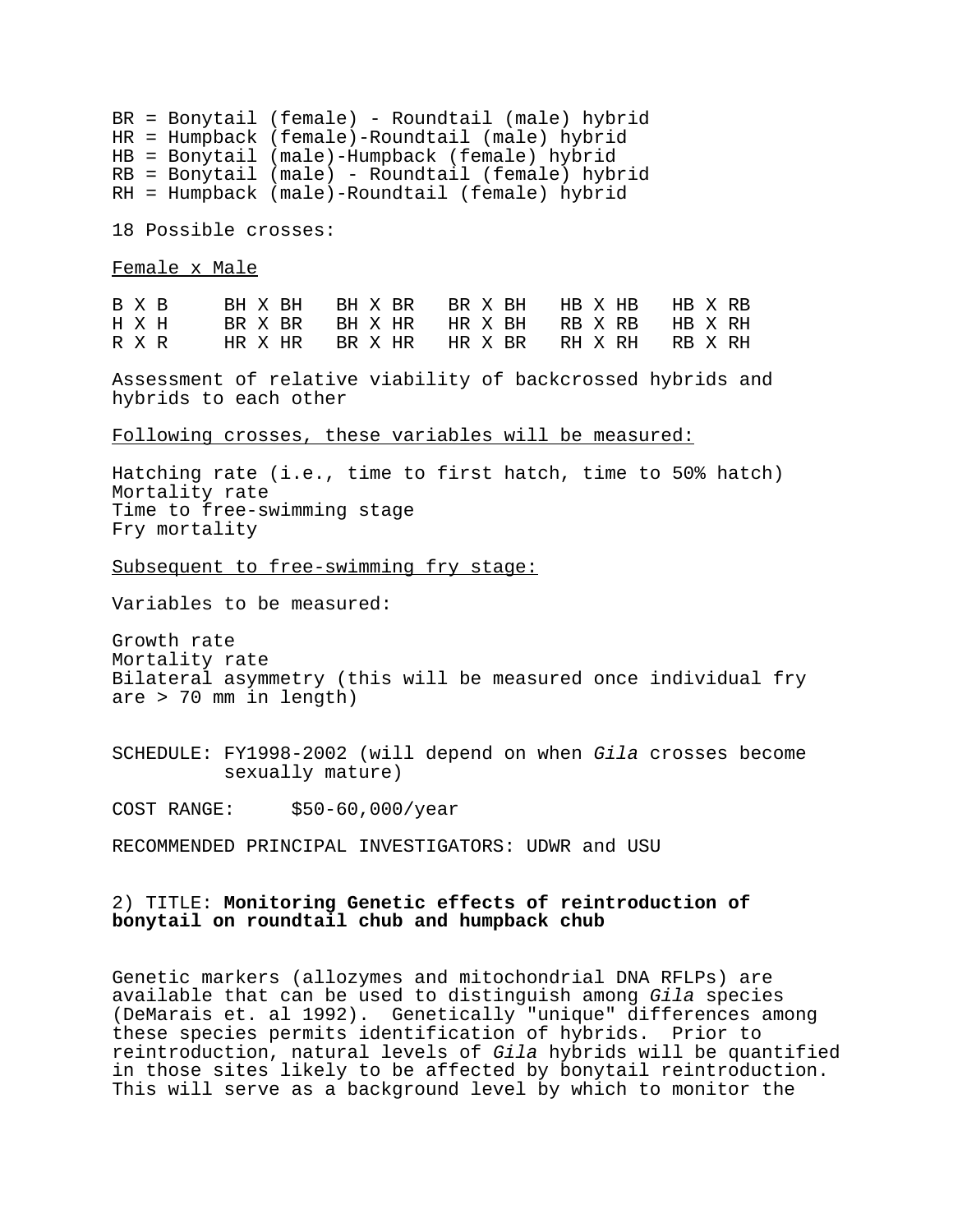potential effects of hybridization due to increased numbers of bonytail. Following reintroduction, levels of hybridization will be monitored on a yearly basis and/or in accordance with any additional introduction of bonytail.

RIPRAP ITEM NUMBER:

General Recovery Program Support:

| IV.     | Manage genetic integrity and augment or restore      |
|---------|------------------------------------------------------|
|         | populations                                          |
| IV.A.5. | Develop and Implement basinwide bonytail             |
|         | restoration plan                                     |
|         | IV.A.5.a. Implement bonytail chub restoration plan   |
|         | IV.A.5.a.(1) Conduct high-priority lab/field studies |
|         | identified in bonytail reintroduction plan           |

RATIONALE/PROBLEM STATEMENT: The reintroduction plan for bonytail in the Upper Colorado River identified hybridization impacts as a primary concern (Lentsch et al. 1996). The impact of hybridization from reintroduced bonytail with humpback chub and roundtail chub, however, remains unresolved. The reintroduction plan called for evaluating the potential hybridization impacts by 1) genetic monitoring of existing populations of *Gila* in the basin to determine if hybridization was occurring, and 2) quantification of the viability of laboratory-produced hybrid crosses relative to laboratory-produced pure crosses. We propose that the UBRIP initiate this study to monitor the genetic of existing populations of Gila to evaluate the potential impacts of bonytail reintroduction.

PROJECT GOALS AND OBJECTIVES: Quantification of the viability of laboratory-produced hybrid *Gila* crosses relative to laboratory-produced pure *Gila* crosses.

Goal: To monitor the impact of bonytail reintroduction on populations of pure humpback and roundtail.

Objective: Obtain background information on frequency of bonytail, roundtail, humpback and all possible hybrids in 1) areas directly targeted for bonytail reintroduction and 2) those with populations prone to the effects of bonytail migration (e.g. areas with large numbers of humpback up or down stream).

Objective: Monitor same areas subsequent to introduction o FY bonytail over a period of years. Genetic markers will be used to identify 1) a change in frequency of humpback and roundtail subsequent to introduction of bonytail due to competition with bonytail for environmental reasons (e.g. competition for food, preferred habitat etc.) and 2) a potential change in frequency of pure species due to hybridization.

EXPECTED PRODUCT: An annual report documenting the genetic impacts of bonytail reintroduction on wild humpback chub and rountail chub. The report will have recommendations for future bonytail reintroduction efforts relative to *Gila* hybridization.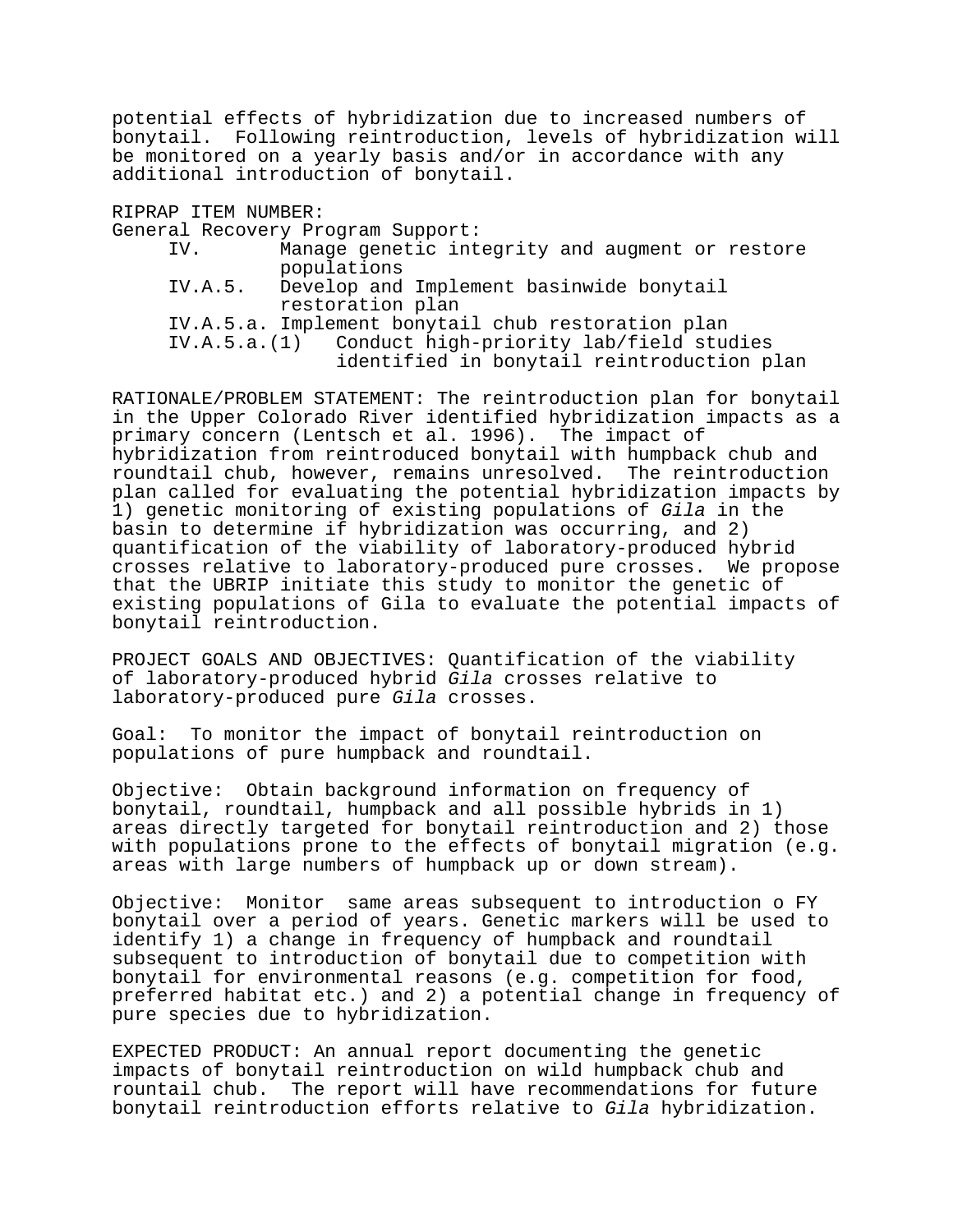#### RECOMMENDED APPROACH/METHODS:

The first site identified for reintroduction (Site #1) is at Moab (Colorado River). This site has been chosen based on the fact that few, if any, humpbacks have been documented at this site in recent years. This site has a low potential for impact of hybridization. However, several humpback have been observed at Westwater (upstream from Moab) and these are potentially at risk of hybridization with introduced bonytail.

#### Collections:

Tissue samples from up to 100 individuals (bonytail, roundtail, humpback, and/or hybrids) will be collected from: 1) Below Moab (near Canyonlands), 2) Moab, and 3)Westwater (above Moab) before reintroduction of bonytail into Moab (Site #1). These collections will include a **random** sample (i.e. should be representative of frequencies in population) of all individuals identified as humpback, roundtail, bonytail or hybrid.

Tissue: Muscle plugs or fin clips<br>Storage: Liquid nitrogen/Dry ice/-Storage: Liquid nitrogen/Dry ice/-80°C

SCHEDULE: FY1998-2002

COST RANGE: \$10-15,000/year

RECOMMENDED PRINCIPAL INVESTIGATORS: UDWR and USU

3) TITLE: Develop and implement an augmentation plan for razorback sucker on the Middle and Lower Green River

RIPRAP ITEM NUMBER:

Green River Action Plan-Mainstem:

| IV.     | Manage Genetic Integrity and Augment or Restore            |
|---------|------------------------------------------------------------|
|         | Populations                                                |
| IV.A.   | Augment or restore populations as needed                   |
| IV.A.1. | Razorback sucker                                           |
|         | IV.A.1.a. Develop augmentation plan                        |
|         | IV.A.1.b. Seek Program acceptance of augmentation plan     |
|         | IV.A.1.d. Implement augmentation plan on lower Green River |
|         |                                                            |

RATIONALE/PROBLEM STATEMENT: Razorback sucker stocking plans have been developed for the Middle Green River and the upper Colorado/Gunnison rivers. A plan needs to be developed, approved by the Program, and implemented before the razorback sucker population in the lower Green River drops below the minimum viable population size and becomes extinct.

PROJECT GOALS AND OBJECTIVES: Develop a razorback sucker stocking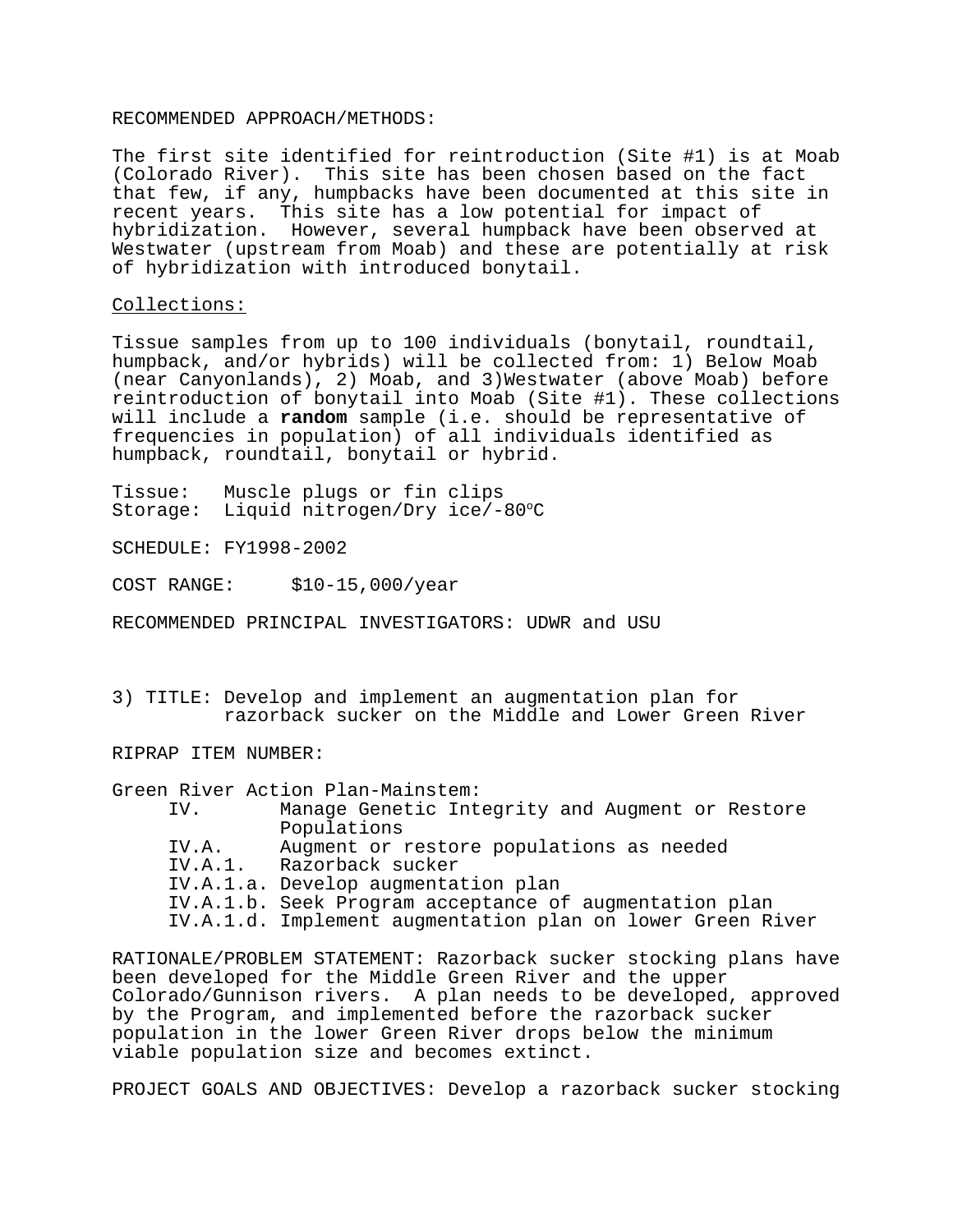plan for the lower Green River, gain Program acceptance, and implement the plan.

EXPECTED PRODUCT: A razorback sucker stocking plan for the lower Green River.

RECOMMENDED APPROACH/METHODS: Develop a plan with the assistance of the other existing razorback sucker plans.

SCHEDULE: FY1998 - Develop the plan and gain Program acceptance

COST RANGE: FY1998 - \$10K,. If the basinwide monitoring plan is expanded to include the lower Green River, this program could cover the implementation of the augmentation plan (see comments below under the section FY1998 High Priority - New Tasks in Ongoing Projects.

RECOMMENDED PRINCIPAL INVESTIGATORS: UDWR

4) TITLE: An evaluation of the importance of the San Rafael River to recovery of the endangered fishes.

RIPRAP ITEM NUMBER:

General Recovery Program Support:

V. Monitor populations and habitat and conduct research to support recovery actions (research, monitoring, and data management)

Green River Action Plan: Mainstem

- I. Habitat Management
- I.D. San Rafael River
- I.D.1. Assess recovery potential

RATIONALE/PROBLEM STATEMENT: The overall importance of the San Rafael River to recovery of the endangered fishes needs to be assessed. Surveys have been conducted on other tributaries of the Green and Colorado rivers (e.g., Dolores, Gunnison, and currently the Price River), but it has been 15-20 years since the San Rafael River has been surveyed. Limited fisheries work during the last 2 years by UDWR has demonstrated that the San Rafael River, like the Price River, contains a "good" population of native fishes. Roundtail chub have been found in the Black Box area, and flannelmouth sucker have been found below the Black Box. Larval razorback sucker also have been found at the San Rafael/Green River confluence. UDWR biologists believe that the San Rafael is a potential spawning area for razorback sucker in the Lower Green River, therefore, we feel that work on the San Rafael River should begin in FY1998. When the importance of the San Rafael River has been assessed, decisions can be made on its management (e.g., whether UDWR should provide additional flows for the San Rafael and Green River through UDWR owned land or possibly growout razorback sucker at river side ponds on the San Rafael River to increase the lower Green River population).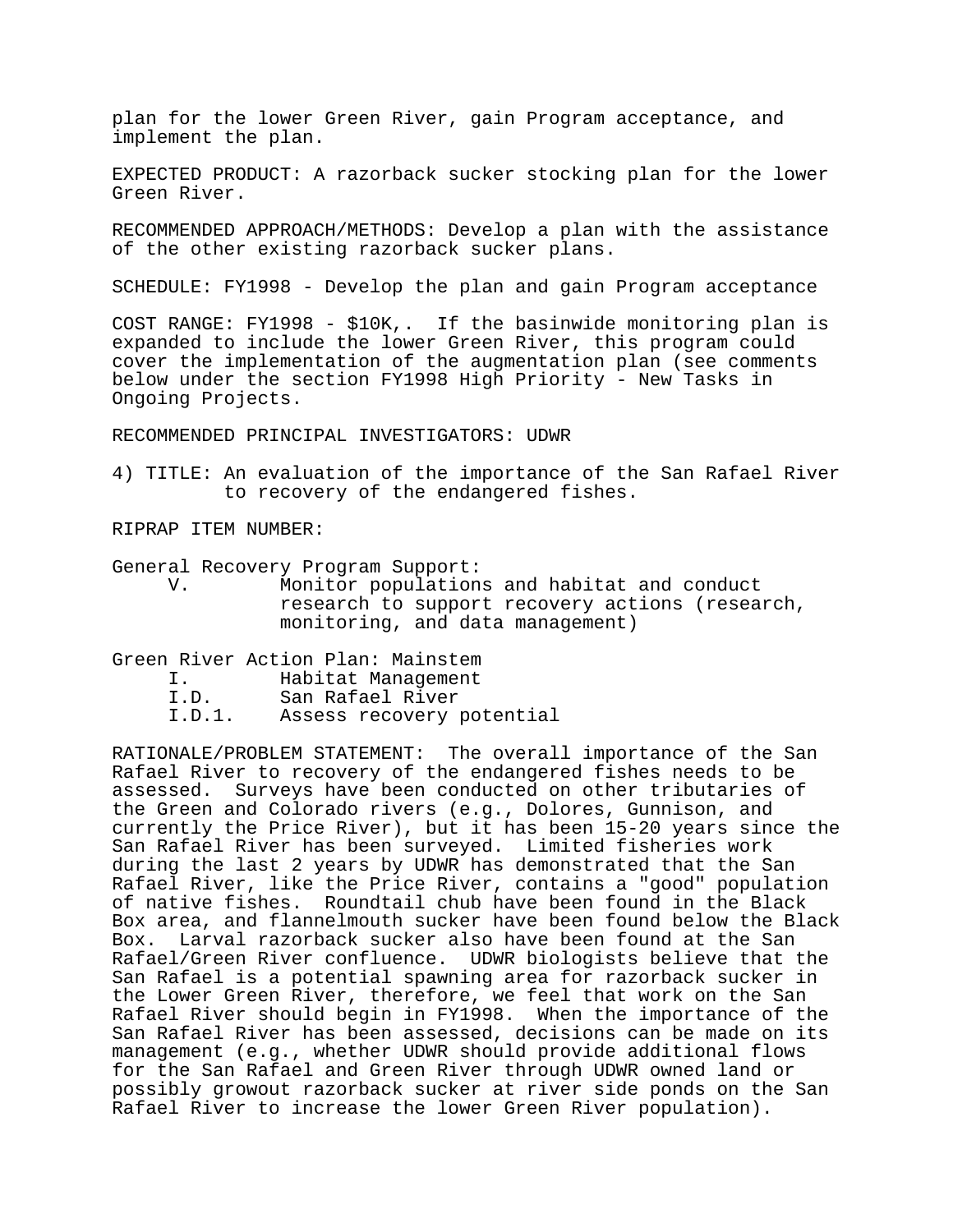PROJECT GOALS AND OBJECTIVES: The overall goals of this study are to determine if or how extensively the endangered fishes (primarily razorback sucker and Colorado squawfish) utilize the San Rafael River, to determine the biological importance of the San Rafael River to the Green River system and recovery of the endangered fishes, and to determine if sites exist for river side culture activities.

EXPECTED PRODUCT: Final product documenting endangered fish usage and physical habitat attributes of the San Rafael River. If razorback sucker spawn in the San Rafael River, a spawning location will be located. Recommendations on the importance of the San Rafael River to endangered fish recovery.

RECOMMENDED APPROACH/METHODS: A systematic survey similar to the Price River and Duchesne River study.

SCHEDULE: FY1998-FY2000

COST RANGE: \$60-70K/year

RECOMMENDED PRINCIPAL INVESTIGATORS: UDWR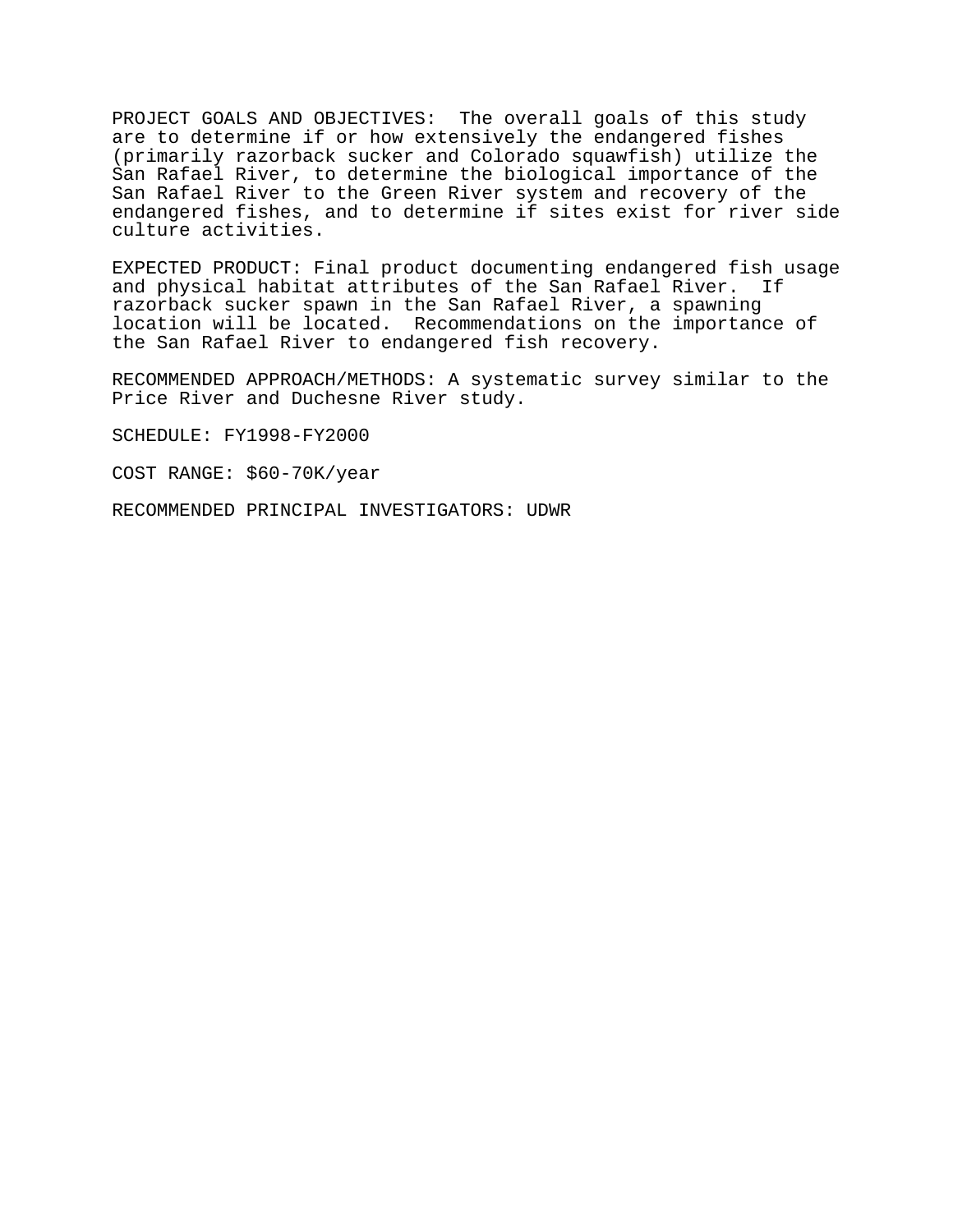- 5) TITLE: Investigate options for batch marking large numbers of hatchery produced endangered fishes for stocking.
- RIPRAP ITEM NUMBER:

General Recovery Program Support Action Plan IV. Manage genetic integrity and augment or restore populations

RATIONALE/PROBLEM STATEMENT: As stocking activities are increased (e.g., razorback sucker in the Green River and bonytail), the cost of PIT-tagging will limit the number of fish that the Program will be able to stock. For example, if the needed/ desired number of fish to stock is 25,000, the cost of PITtagging will exceed \$100K. An issue paper on batch marking techniques for hatchery fish needs to be developed. The possibility exists to mark fish with two techniques (e.g., tetracycline at swim-up and freeze brand/spray mark/fin clip/etc. before stocking). If the above scenario is followed, a fish found in the field with the freeze brand/spray mark/fin clip could be PIT-tagged at that time. If the external mark is lost and a fish is suspected of being stocked, the fish could be sacrificed to determine if it was indeed stocked (e.g., look for the tetracyline mark). If the RIP truly feels that the genetic integrity of the hatchery broodstock is adequate, techniques need to be developed to increase stocking efforts.

PROJECT GOALS AND OBJECTIVES: Develop a feasibility study on the potential of batch marking large numbers of hatchery fish

EXPECTED PRODUCT: The above referenced feasibility study.

RECOMMENDED APPROACH/METHODS: Develop the above referenced feasibility study.

SCHEDULE: FY1998 - Complete feasibility study, FY1999 - Start marking actions from the feasibility study

COST RANGE: FY1998 - \$10,000

RECOMMENDED PRINCIPAL INVESTIGATORS: UDWR

6) TITLE: Nonnative control at the mouth of small tributaries in the lower Green River

RIPRAP ITEM NUMBER:

General Recovery Program Support:

| III.   | Reduce negative impacts of nonnative fishes           |
|--------|-------------------------------------------------------|
| III.A. | Reduce negative interactions between nonnative and    |
|        | endangered fishes                                     |
|        | III.A.2. Identify and implement viable active control |
|        | measures                                              |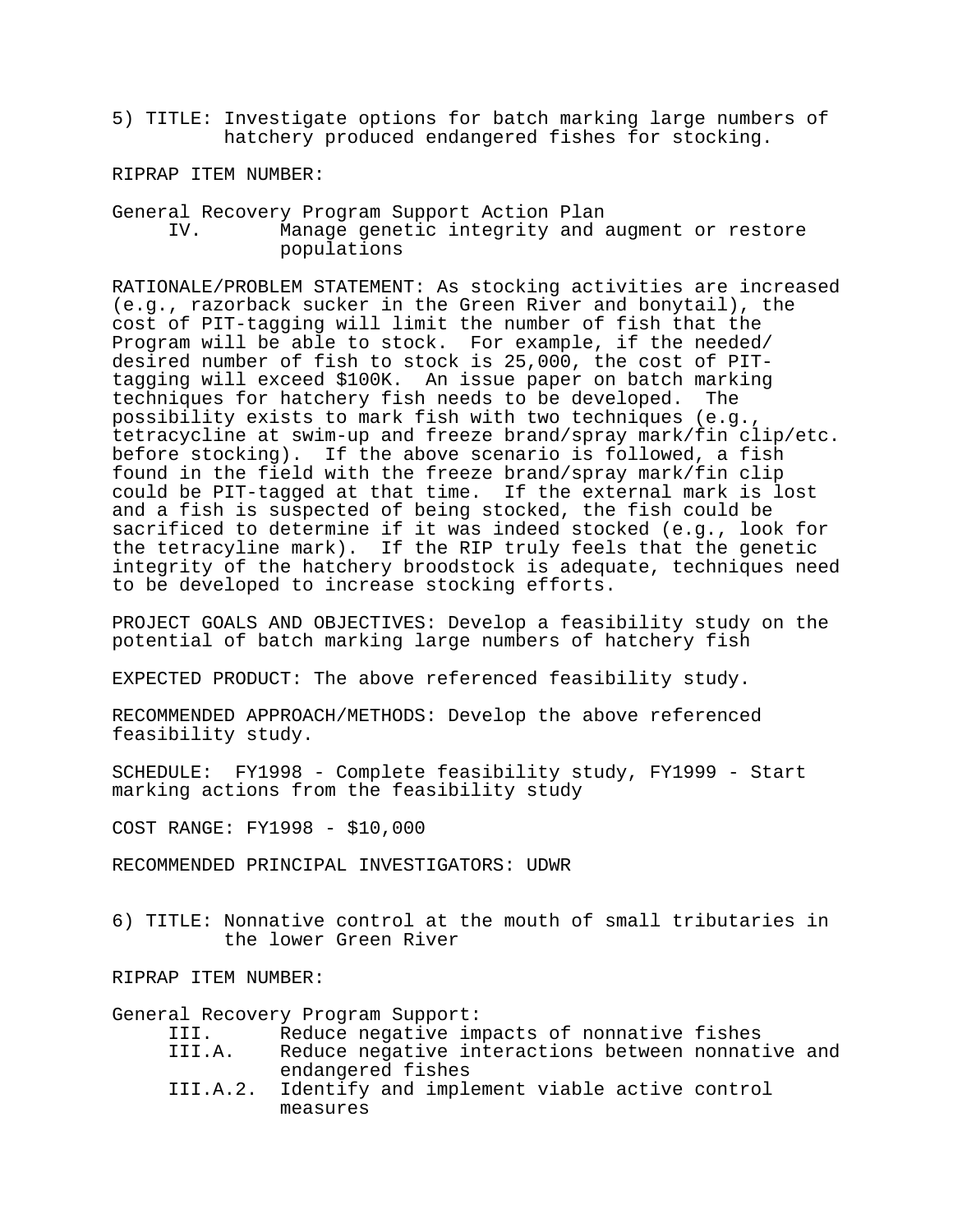Green River Action Plan: Mainstem I. Habitat Management I.D. San Rafael River I.D.1. Assess recovery potential III. Reduce negative impacts of nonnative fishes

RATIONALE/PROBLEM STATEMENT: Larval razorback sucker (392) have been captured in the lower Green River since 1993. In 1996, 30 larval razorback sucker were caught in the mouth of the San Rafael River. Floodplain areas (or any low-velocity waters) are limited in the lower Green River, consequently tributary/wash mouths are important for larval razorback sucker. Non-native fish densities are relatively low in the lower Green River, however, tributary/wash mouths appear to be the major source areas where their densities are high. A reduction in non-native densities in these areas would likely lead to increased survival of larval razorback sucker, leading to an increase in recruitment to the lower Green River razorback sucker population.

PROJECT GOALS AND OBJECTIVES: Reduce non-native densities in tributary mouths/wash mouths (source areas) in the Lower Green River. Determine if a reduction in non-native densities in these areas would lead to an increase in relative densities of larval razorback sucker.

EXPECTED PRODUCT: Report discussing the effectiveness of nonnative fish control measures in the lower Green River and the razorback sucker response to non-native fish removal. Recommendations will be made for future non-native control measures in the lower Green River.

RECOMMENDED APPROACH/METHODS: Seining, electrofishing, trap netting, trammel nets, etc. would be set in tributary mouths and wash mouths in the lower Green. Sampling would be conducted prerazorback sucker spawn and during the time that larval razorback sucker would be utilizing these areas. The areas where larval razorback sucker have been found (e.g., mouth of the San Rafael River) would be concentrated on first.

SCHEDULE: FY1998-FY2000

COST RANGE: \$40-50K/year, depending on intensity

RECOMMENDED PRINCIPAL INVESTIGATORS: UDWR

7) TITLE: Identify the flow mechanism(s) for reducing cyprinids

RIPRAP ITEM NUMBER:

General Recovery Program Support:

III. Reduce negative impacts of nonnative fishes

III.A. Reduce negative interactions between nonnative and endangered fishes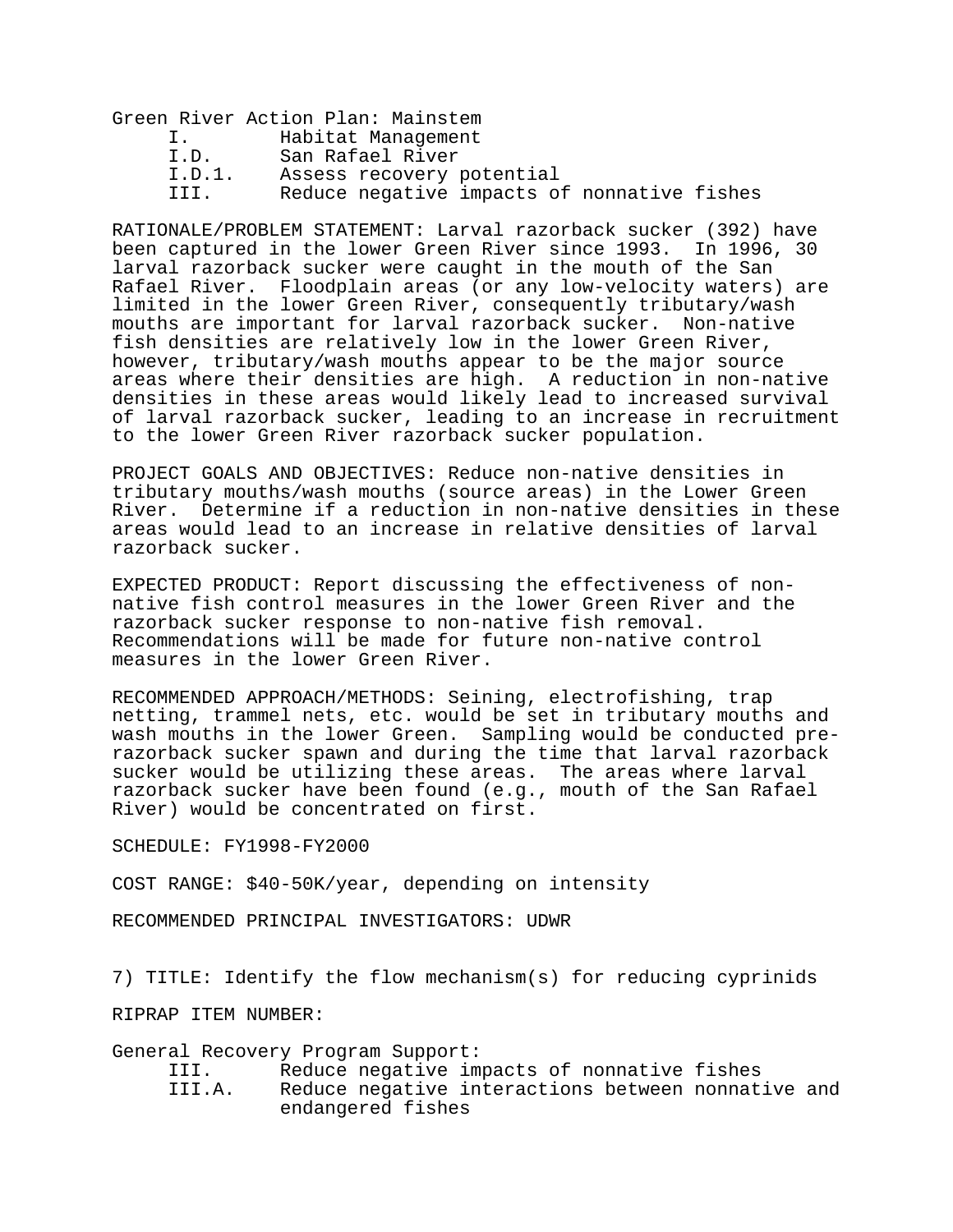The following RIPRAP items should be added: III.A.3. Identify passive control measures III.A.3.a.Identify flow mechanisms for reducing cyprinid abundance

RATIONALE/PROBLEM STATEMENT: In addition to the proposed guidance of mechanical removal of cyprinids in the Colorado River system, the following study would likely answer more questions and lead to a plan that would reduce cyprinid abundance and increase native fish abundance for less time and effort.

More emphasis within the Program is being directed toward controlling nonnative fishes; consequently determining the flow mechanism that reduces cyprinid abundance will become increasingly important. Correlative evidence demonstrated that relative abundance of red shiner, sand shiner, fathead minnow, and redside shiner is negatively affected by high river discharges and associated lower water temperatures (McAda and Kaeding 1989; Osmundson and Kaeding 1989, 1991; Valdez 1990; Muth and Nesler 1993). This finding suggests that management of flow regimes to approximate natural hydrographs and periodically providing above average magnitudes in spring and summer discharges would suppress their abundance. Muth and Nesler (1993) also found that moderate-high daily mean discharges were associated with later initiation of spawning and a shorter spawning season for the red shiner, sand shiner, and fathead minnow. Higher discharges resulted in an earlier initiation of spawning for the redside shiner, probably due to the redside shiner's preference for cooler water. Cause and effect relationships between discharge and cyprinid abundance still need to be determined.

PROJECT GOALS AND OBJECTIVES: 1) Determine flow magnitude and duration required to reduce cyprinids. 2) Determine the frequency of flow manipulations required for reducing cyprinids. 3) Determine what effects the temperature regimes associated with the above flow regimes have on cyprinid abundance. 4) Quantify cyprinid abundance before and after flow/temperature manipulations. 5) Quantify the above affects on native fish abundance.

EXPECTED PRODUCT: A report stating what effects that different flow/temperature manipulations have on cyprinid abundance. This information would be tied in with the findings of ISMP and basinwide monitoring for razorback sucker to correlate to Colorado squawfish and razorback sucker larval abundance. Recommendations would be made for the flow/temperature regimes to reduce cyprinid abundance.

RECOMMENDED APPROACH/METHODS: Before the development of a monitoring plan for nonnatives can be efficiently carried out, past data collections should be reviewed, tabulated and even reenumerated (Task 1). Data sets such as the ISMP, nursery habitat sampling and various other collections should be organized by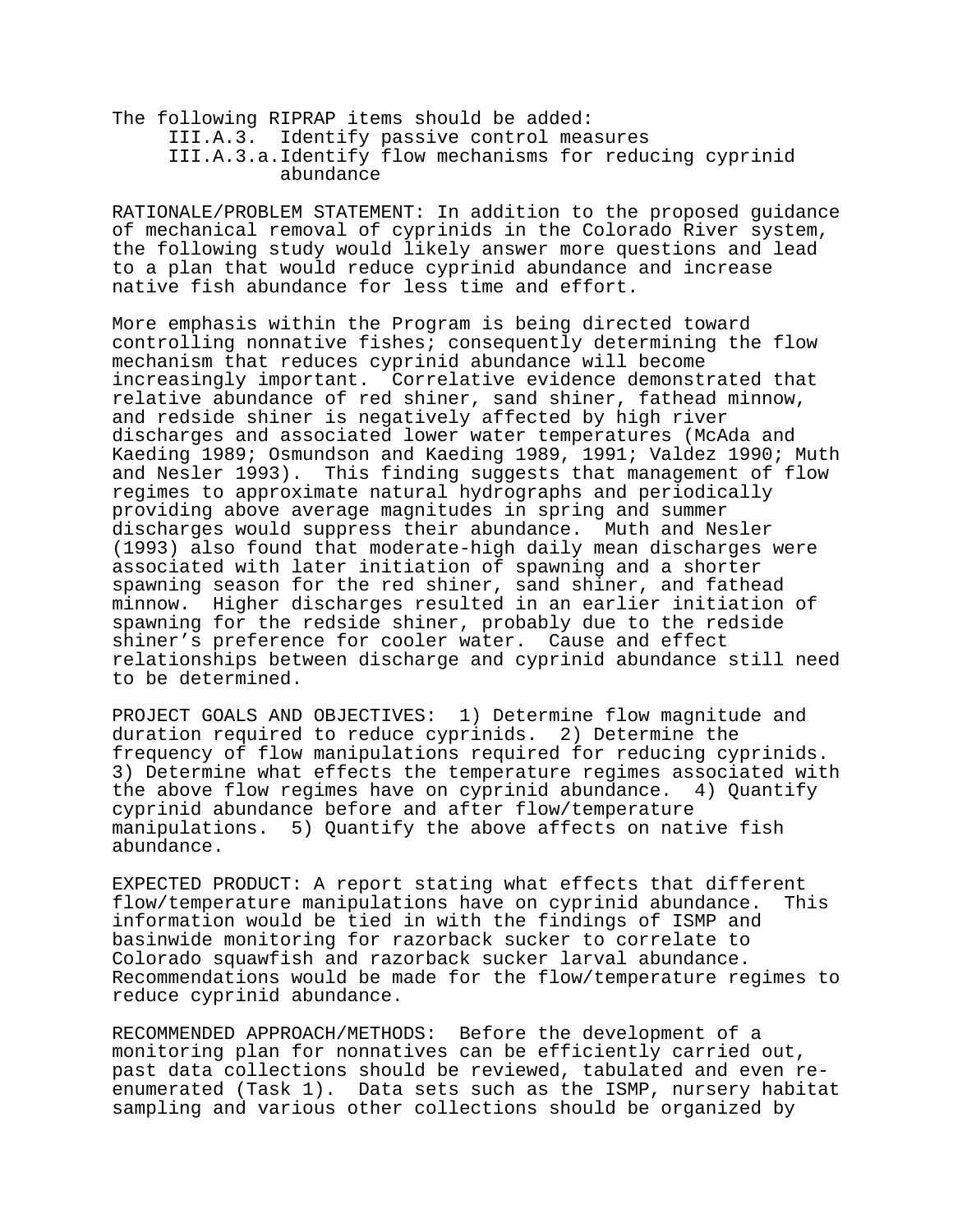sampling place and date so that discharge and temperature data can be combined. Re-organization of past data should allow us to determine those data that are being collected under other sampling programs while also allowing the identification of data not currently being collected. The final plan will identify sampling locations, times (to capture important life-history data) and methodologies for each life stage. Following the monitoring plan for nonnative cyprinids (specifically for red shiner) developed in Task 1 (FY98), a sampling protocol will be implemented like those currently in place for target native species (Task 2). Data collection, enumeration and synthesis with other supplemental programs will be initiated. Specific cause and effect relationships between control actions (primarily flow management) and cyprinid population response will be documented. Following the evaluation of previously collected data (Task 1) as well as those obtained from Task 2, both laboratory and field experiments will be designed to test linkages between specific life-history stages of red shiners (as a model for nonnative cyprinids) and flow/temperature fluctuations (Task 3). Examples of possible experimental relationships include: 1) flow/spawning gravel stability; 2) temperature effects on reproductive output, egg hatching success, and larval development rate/success; 3) flow effects on habitat availability for specific life stages.

SCHEDULE: FY1998-FY2003

COST RANGE: \$50K for FY1998, \$75-90K for out years

RECOMMENDED PRINCIPAL INVESTIGATORS: UDWR, LFL, USU

8) TITLE: Investigate options for reducing impact of selenium laced waters of Ashley Creek on spawning razorback suckers

RIPRAP ITEM NUMBER:

#### Green River Action Plan-Mainstem: II.D. Support actions to reduce or eliminate contaminant impacts at Ashley Creek and Stewart Drain

RATIONALE/PROBLEM STATEMENT: Green River investigations over the past 20 years have indicated that the area encompassing the confluences of Ashley Creek and Stewart Lake Drain with the Green River is an important staging site for razorback suckers during the annual spawning migration. Investigations by USFWS, BOR, USGS and others have shown that waters from Ashley Creek and Stewart Lake have levels of selenium greatly in excess of threshold levels for health effects to man and wildlife (aquatic and terrestrial). Additional recent research conducted in Yankton, SD shows that razorback suckers exposed to high levels of selenium prior to spawn have low reproductive success.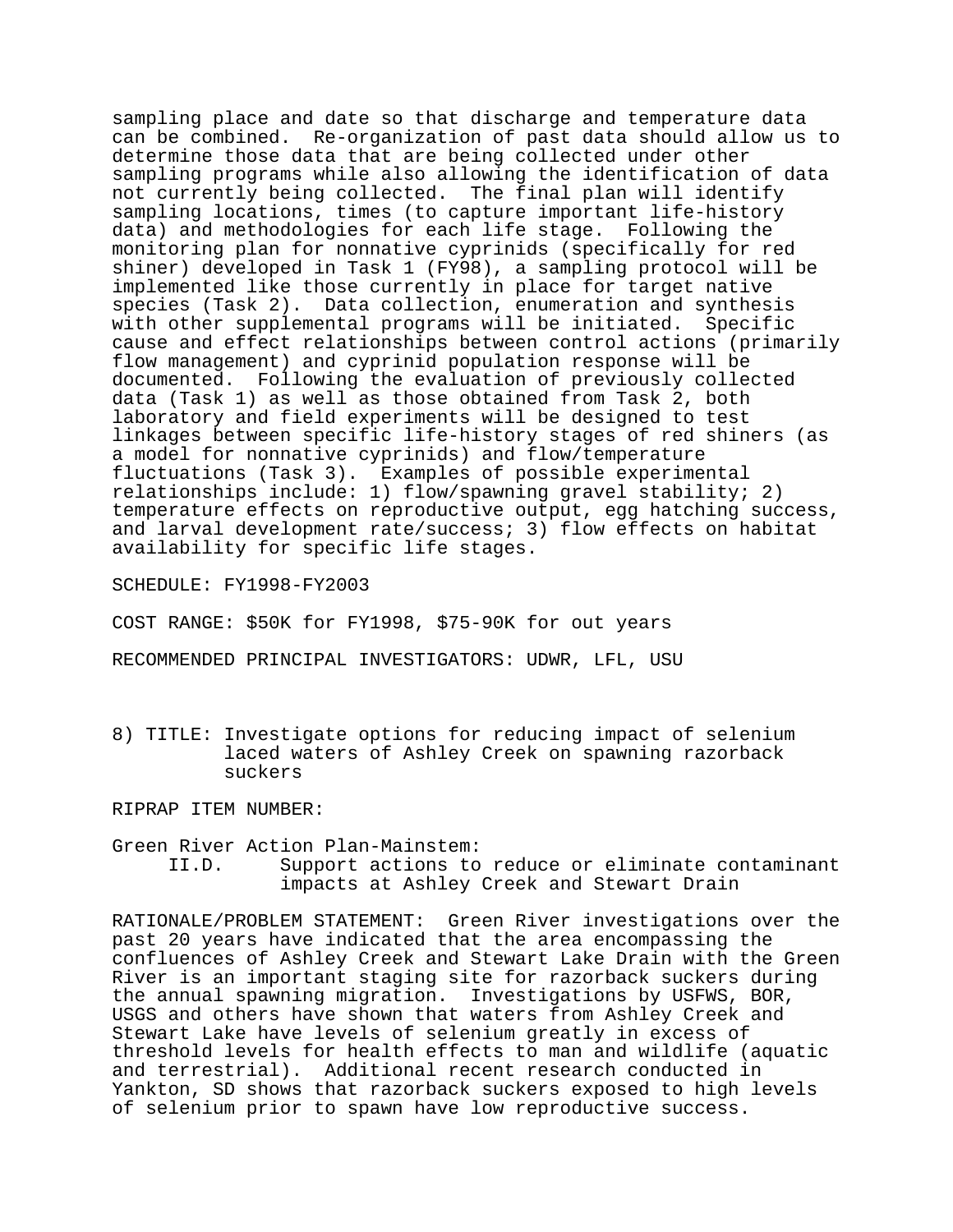A high percentage of the already depressed razorback sucker population stages in this area, therefore, some effort needs be expended to alleviate the impacts that selenium contamination will have on these fish. Two programs already exist that may accomplish this. The first is reclamation of the Vernal City/Uintah County sewage treatment ponds on Ashley Creek. These have been found to be the primary culprit in selenium loading of Ashley Creek. There is impetus by state and federal agencies to reconstruct these ponds; the RIP should be in a position to support such activities. BOR also is investigating possibilities for diverting selenium laced irrigation drain waters from Stewart Lake, and reconfiguring the lake to remove contaminated sediment. The RIP should not ignore the possibility of supporting this operation and, perhaps, becoming involved in Stewart Lake remediation will benefit fish as well as wildlife.

Although efforts to remove selenium contamination from these sources have begun, accomplishment dates are uncertain. The RIP cannot afford to continue to allow razorback sucker reproduction and health to be impacted by Ashley Creek and Stewart Lake Drain. A feasibility study needs to be completed on the potential of blocking native fish use at these sites by erecting fish barriers to prevent access. Although this would not completely remove razorback suckers from exposure to selenium laced waters, it may discourage congregations in this area and, therefore, exposure time. Decreased exposure time should result in decreases in selenium contamination, therefore preventing destructive effects to gametes of mature fish. Monitoring and maintenance would be required to determine effectiveness and cost benefit analysis. In addition, as Stewart Lake remediation plans may involve rerouting irrigation drains directly into the Green River, the RIP may have to deal with blocking fish access to these drain sites. Studies of fish barrier effectiveness at Ashley Creek and Stewart Lake Drain would be invaluable in assisting in the design of such drains.

Fish barriers at these tributaries may also help control nonnative predators. Both Ashley Creek and Stewart Lake Drain are known to harbor concentrations of northern pike and channel catfish during the spring run-off period. Eliminating these sites for congregation by all species my decrease native fish susceptibility to predation.

PROJECT GOALS AND OBJECTIVES: Develop a feasibility study on the potential of blocking native fish use at the mouth of Ashley Creek and Stewart Lake drain by erecting fish barriers to prevent access.

EXPECTED PRODUCT: The above referenced feasibility study.

RECOMMENDED APPROACH/METHODS: Develop the above referenced feasibility study.

SCHEDULE: FY1998 - Complete feasibility study, FY1999 - Start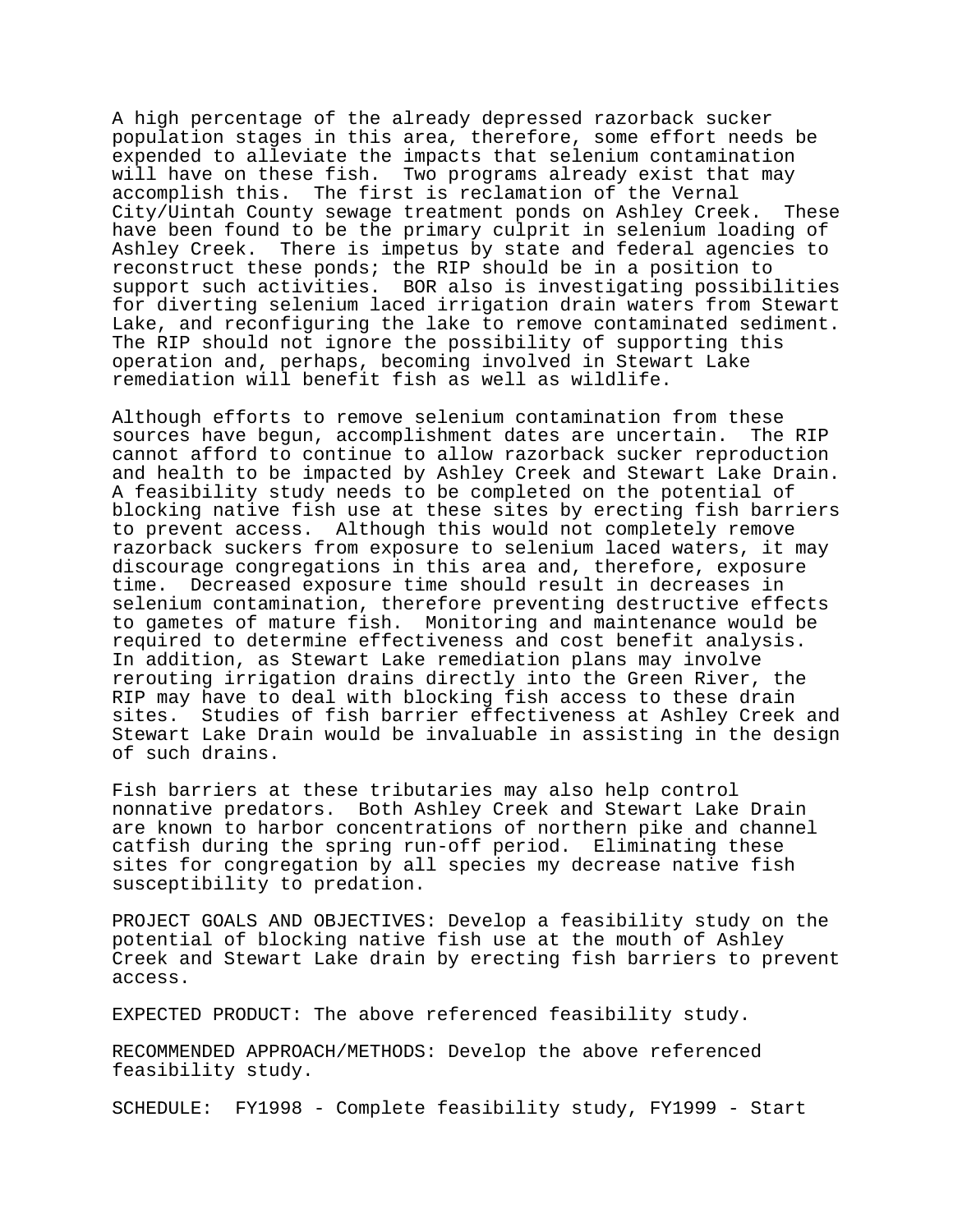actions from the feasibility study

COST RANGE: FY1998 - \$15K

RECOMMENDED PRINCIPAL INVESTIGATORS: UDWR

#### **High Priority - New Tasks in Ongoing Projects**

1) Expand the razorback sucker monitoring program.

Razorback sucker are the species of highest priority for the RIP. When the monitoring program was being developed, the project was severely reduced in scope because FY97 funds were limited. The program took another cut when projects were discussed at the July 1996 Biology Committee meeting. The basinwide monitoring program should be expanded to that of its original intent. If the razorback monitoring program is expanded, there should be sufficient efforts to evaluate the razorback sucker stockings in the Middle Green River and the Lower Green River (proposed above).

2) Expand the bonytail reintroduction effort to include habitat and food preferences of bonytail. As more bonytail are stocked, we need to and will be able to learn more about this species in the wild. We need to determine the potential for habitat overlaps between bonytail, roundtail and humpback chub. Will these *Gila* species utilize similar micro- and meso-habitats? These are the types of questions we need to start answering. This information can be obtained through lab and field experiments. Habitat preference field experiments will involve radio-tracking of stocked bonytail as well as wild humpback and roundtail chub. Habitat preference lab work will include placing different sizes of bonytail, roundtail and humpback chub (some fish will be ripe adults) into large, circular streams, both separately and in combination in various flow/substrate regimes. Observations and measurements on flow selection, depth selection and substrate preferences will be made using time-lapse videography techniques. Habitat overlaps and potential reproductive isolating mechanisms within the *Gila* complex will be identified. Food preference lab work will include adding food (freeze-dried krill) via feeding tubes for determination of feeding behaviors. The fish treatments will be the same as those outlined above. Food will be presented as either benthic, surface or mid-water drift. Again, videography will be used to determine the specific feeding behaviors and potential overlap among the three Gila species. Cost - \$50-60K beyond the monitoring effort.

3) Expand propagation efforts at Wahweap to include the development of a bonytail broodstock for the Upper Basin. FY1998 costs - \$600K for 6 additional 0.4 acre ponds.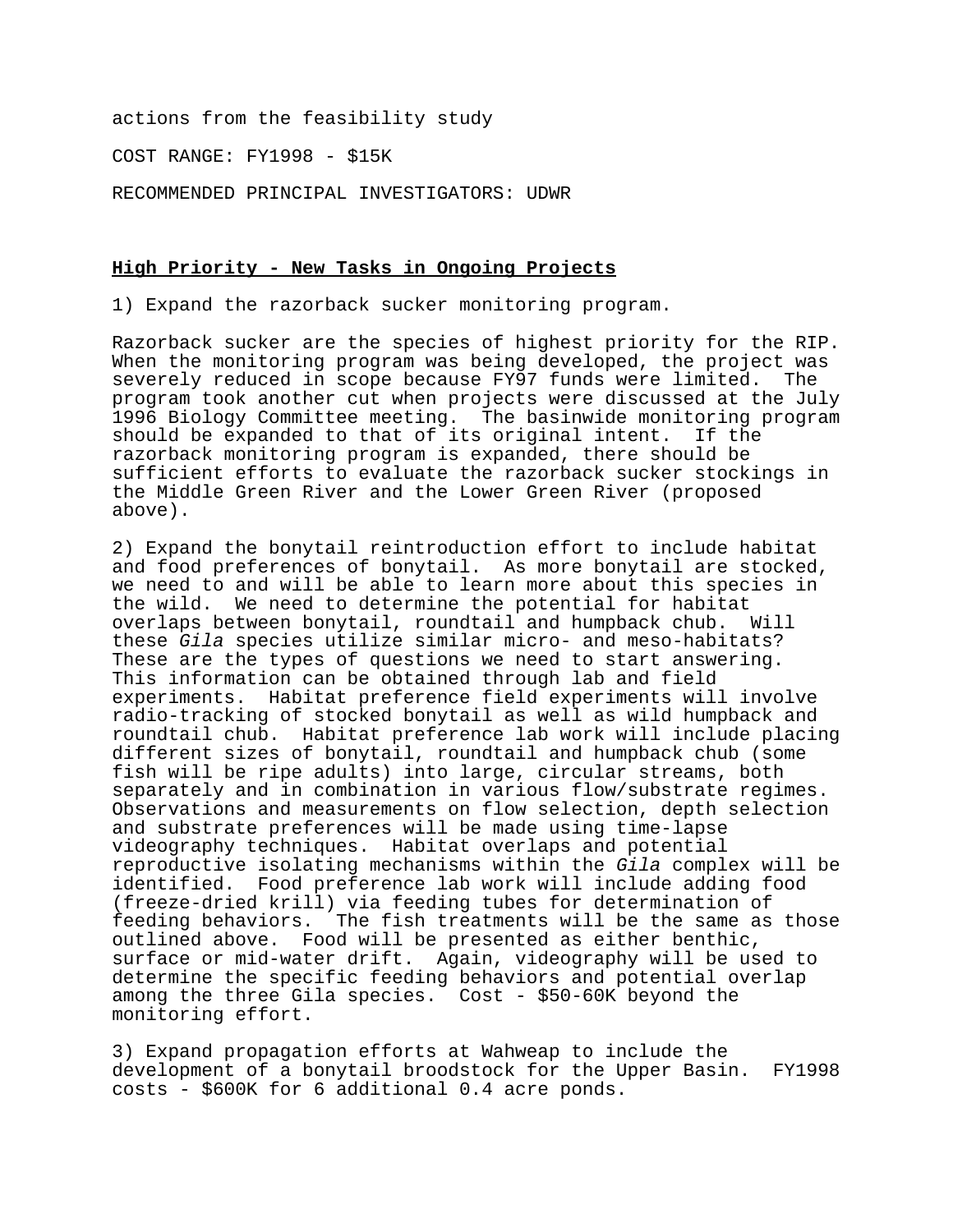4) Expand ISMP to include sampling the fish communities in Westwater Canyon, Desolation/Gray Canyons, and Cataract Canyon.

These canyon stretches likely support the strongest population of large river species (humpback chubs, roundtail chub, flannelmouth and bluehead sucker) in the lower portion of the Green and Colorado rivers. Humpback chubs need to be included in the ISMP. Originally the ISMP called for sampling the Westwater population every third year. Tri-annual monitoring is adequate if the program is concerned with the response of this species and these canyon fish communities to the proposed flows and other recovery activities (in particular Bonytail stocking). Nor do results in Westwater necessarily indicate what is happening in Desolation and Cataract canyons. With the Aspinall and Flaming Gorge studies, Westwater on the Colorado and Deso/Gray on the Green have received intensive sampling effort since 1992. To accomplish the objectives of the ISMP a single monitoring trip should be conducted in each canyon. Westwater and Cataract should be monitored in the Fall. Deso/Gray has been monitored in the summer to coincide with Colorado squawfish spawning. We recommend continuing with that sampling schedule to maintain consistency in those databases. Both YOY and adult fishes can be monitored simultaneously. One trip in each of these canyons per year would represent a significant de-emphasis of effort (in Desolation and Westwater) from the Flaming Gorge and Aspinall studies. The Cataract Canyon trip would be a new activity. UDWR could sample all three canyons for \$20-30K/year.

#### **FY1998 Medium Priority - New Projects**

1) Studies have indicated that in the Colorado River inflow to Lake Powell, high densities of young Colorado squawfish and razorback suckers occur. We believe that interaction with nonnatives in the inflow (most likely via predation) prevent these fish from recruiting into the riverine population. Therefore, it is important to understand these interactions with nonnatives and develop strategies to protect the native fish in the inflow area until they are able to recruit into the riverine population and move back upstream.

2) Control escapement of nonnative fishes from Moab Sloughs. Field personnel from our Moab Field Station observed nonnative fish escapement from the Moab Sloughs again this year. Gambusia are numerous in the Moab Sloughs and consequently they occupy the river near the sloughs. Gambusia are virtually nonexistent in other parts of the river around the sloughs, so Gambusia numbers are maintained via escapement from the sloughs. Similar trends were observed with other nonnative species as well.

## **FY1998 Low Priority - New Projects**

1) Initiate projects to answer data deficiencies provided by the IMO's, as identified in the RIPRAP. For example, gathering